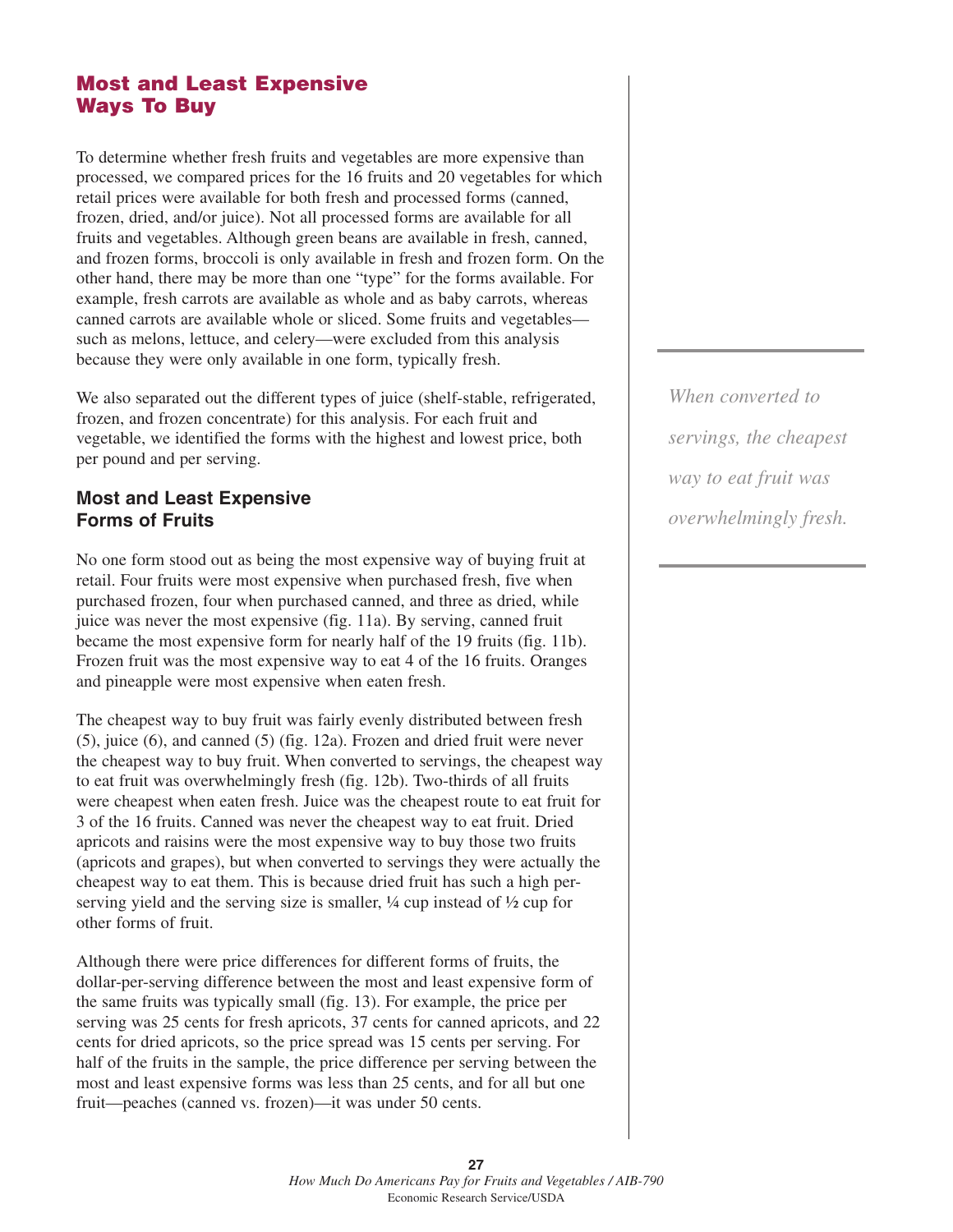#### Figure 11a

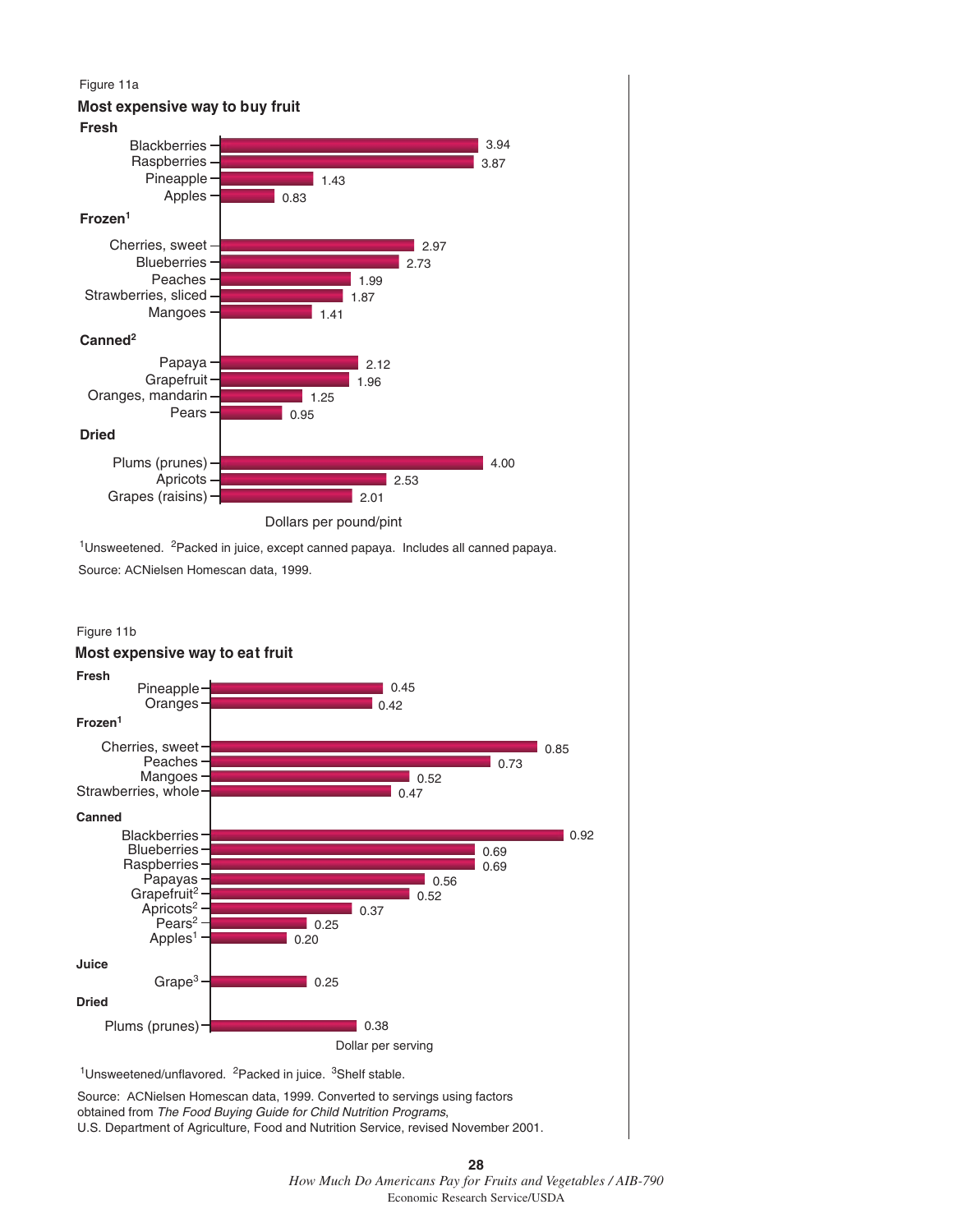

**29** *How Much Do Americans Pay for Fruits and Vegetables / AIB-790* Economic Research Service/USDA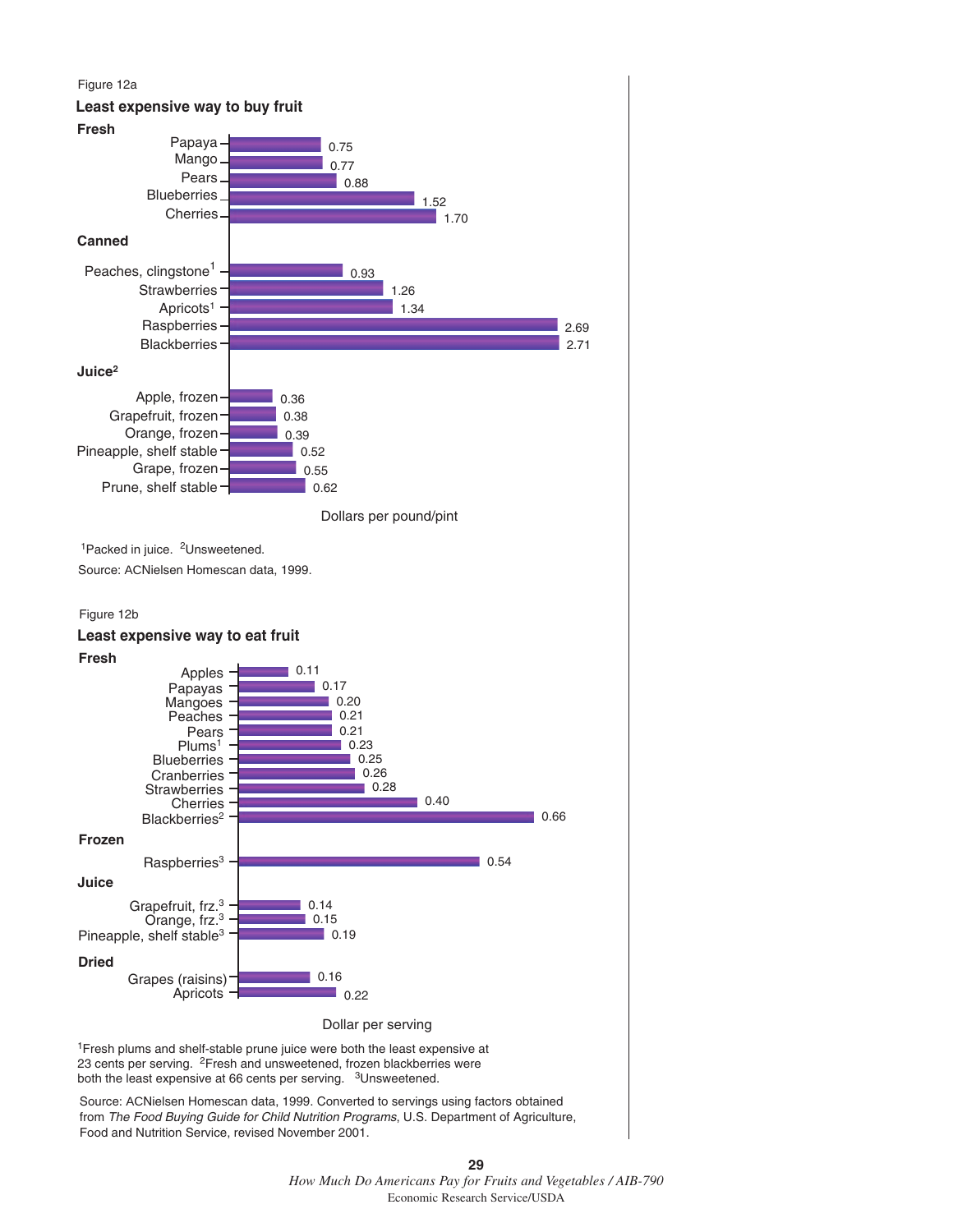

**What is the price difference between the most and least expensive form of the same fruit?**



most and least expensive form of same fruit

Source: ACNielsen Homescan data, 1999. Converted to servings using factors obtained from *The Food Buying Guide for Child Nutrition Programs*, U.S. Department of Agriculture, Food and Nutrition Service, revised November 2001.

## **Most and Least Expensive Forms of Vegetables**

Consumers' perceptions that fresh produce is often more expensive than processed is bolstered by a comparison of the price per pound between fresh and processed vegetables (fig. 14a). Vegetables in their fresh form drew the highest price per pound for 11 of the 20 vegetables. For example, among the different types of carrots (fresh whole and baby carrots, canned whole and sliced, frozen whole and sliced), fresh, baby carrots had the highest price per pound. Frozen vegetables had the highest price per pound for 5 of the 20 vegetables. Canned vegetables were the most expensive for only three vegetables. We included only one dehydrated vegetable in our study, potatoes, and it drew the highest price per pound among potato forms.

However, per serving, the most expensive way of eating a particular vegetable becomes fairly evenly divided among canned vegetables (7 of the 20 vegetables), frozen (7), and fresh (6) forms (fig. 14b). It may seem surprising that for so many vegetables a serving was more expensive in canned form. The reason is that the weight of the canned vegetables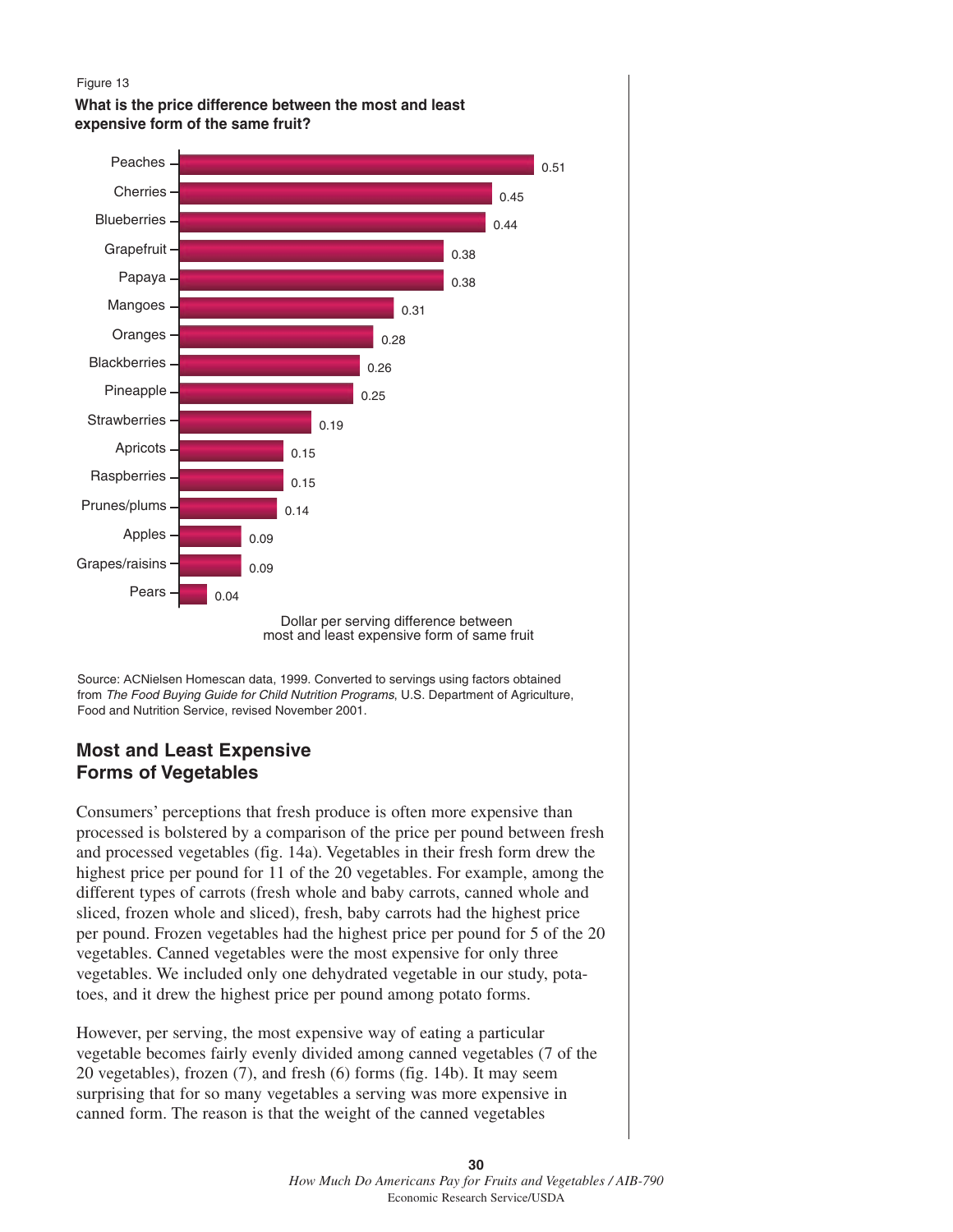### Figure 14a



U.S. Department of Agriculture, Food and Nutrition Service, revised November 2001.

**<sup>31</sup>** *How Much Do Americans Pay for Fruits and Vegetables / AIB-790* Economic Research Service/USDA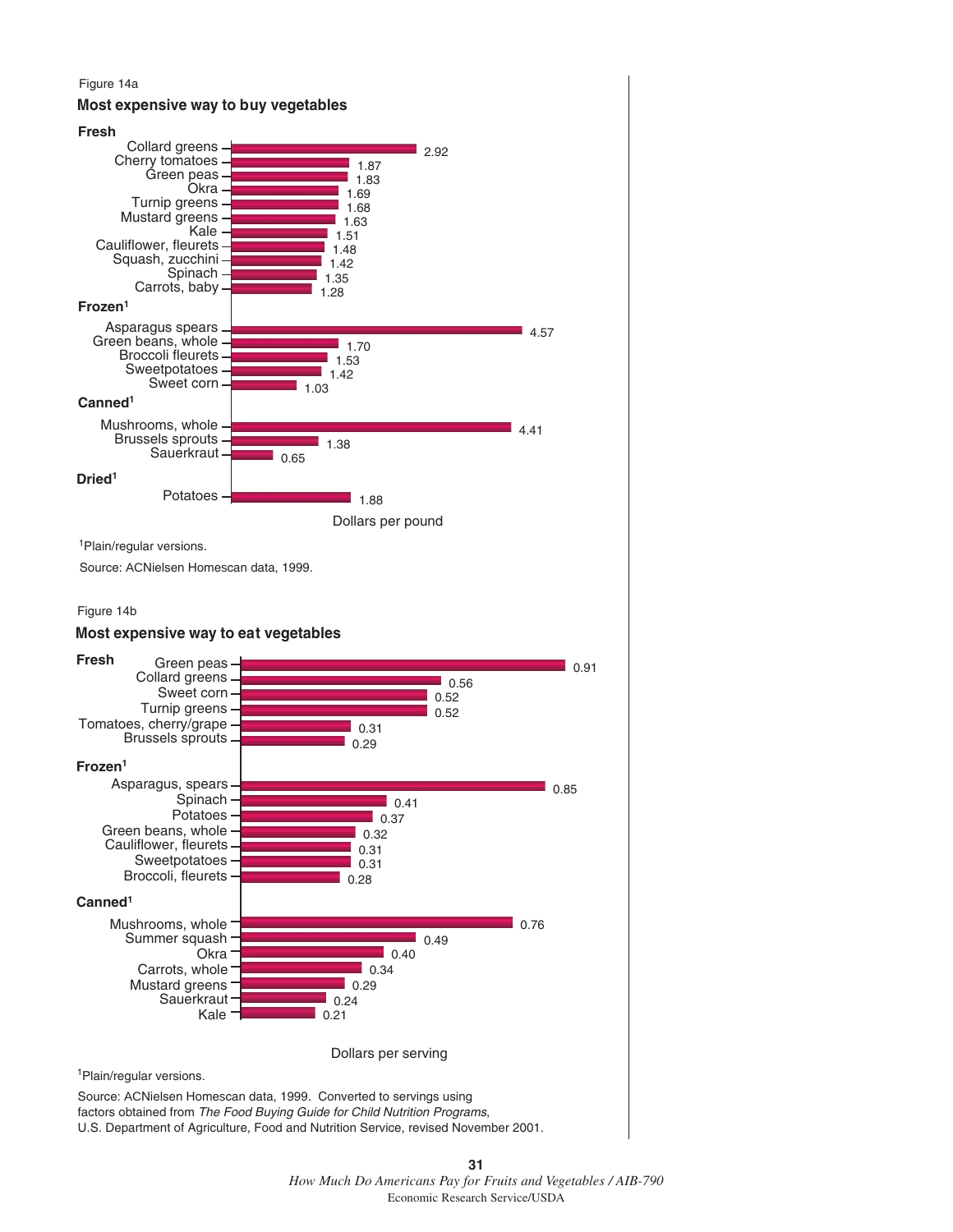includes the packing liquid, whereas the serving size reflects a drained amount. As a result, most canned vegetables had fewer servings per pound than their fresh or frozen counterparts, so their price per serving increased.

Since fresh and frozen vegetables are typically more expensive per pound than other forms, it is not surprising that the least expensive way of *purchasing* vegetables is in canned form (fig. 15a). For 13 out of 20 vegetables, a canned form was the cheapest way to buy a pound of the vegetable. For 6 vegetables, fresh was the least expensive way to buy a pound. Frozen was never the cheapest way to buy a pound of vegetables. Interestingly, tomato juice was the cheapest way to buy an equivalent amount of "tomatoes" (we used a pint of juice as equivalent to a pound).

For more than half of all vegetables, 11 out of 20, a serving was cheapest in fresh form (fig. 15b). For most vegetables, from cabbage to mushrooms, fresh yields the highest number of servings per pound.

For vegetables, the difference between the most expensive and the least expensive forms ranged from as little as 3 cents for Brussels sprouts to 73 cents for green peas (fig. 16). As with fruits, most of the price differences for vegetables were less than 25 cents, and all—except green peas and mushrooms—were less than 50 cents.



Source: ACNielsen Homescan data, 1999.